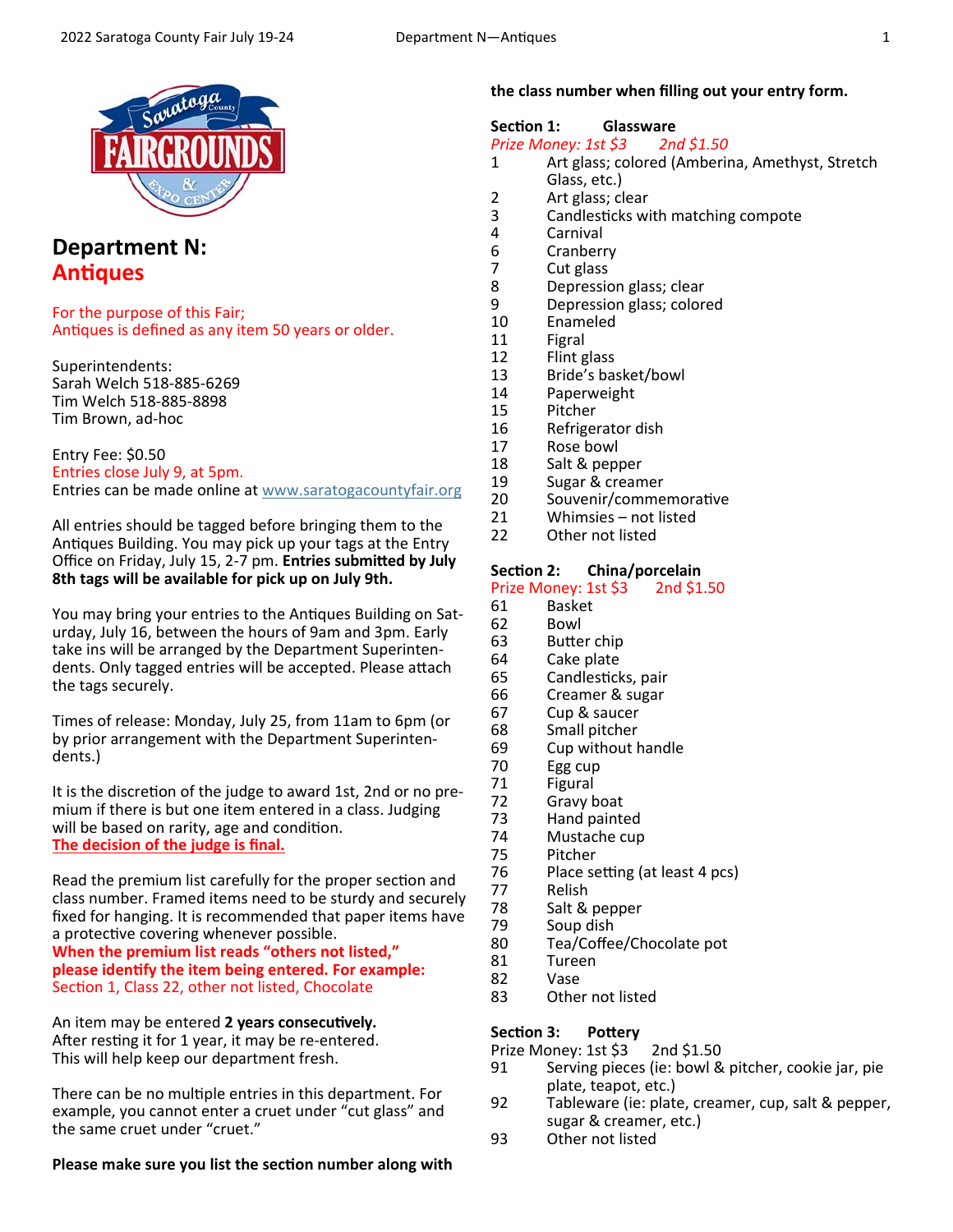#### *Prize Money: 1st \$3 2nd \$1.50*

- 121 Tea service/coffee service
- 122 Tableware (bowl, etc)
- 123 Serving<br>124 Utensils
- 124 Utensils/Spoons<br>125 Candle sticks
- 125 Candle sticks<br>126 Other not list
- Other not listed

# **Section 5: Sterling**

### *Prize Money: 1st \$3 2nd \$1.50*

- 131 Tea service/coffee service<br>132 Tableware (bowl. etc)
- 132 Tableware (bowl, etc)<br>133 Serving
- **Serving**
- 
- 134 Utensils/Spoons<br>135 Candle sticks Candle sticks
- 136 Other not listed

# **Section 6: Spoons**

#### *Prize Money: 1st \$3 2nd \$1.50*

- 151 Advertising spoon<br>152 Baby spoon
- 
- 152 Baby spoon<br>153 Coin silver s Coin silver spoons (2)
- 154 Commemorative spoon<br>157 Ornate serving utensil.
- Ornate serving utensil, plated
- 158 Ornate serving utensil, ster‐
- 
- ling<br>159 Pewter spoons (2)
- 160 Souvenir spoon
- 161 Sterling teaspoons (2)
- 162 Tea strainer
- 163 Other not listed

## Section 7: Brass & copper

#### *Prize Money: 1st \$3 2nd \$1.50*

- 171 Tableware<br>173 Bed/foot w
- 173 Bed/foot warmers<br>174 Candle holder
- Candle holder
- 175 Candle mold
- 176 Coffee pot/ tea pot<br>178 Other not listed
- Other not listed

# **Section 8: Pewter**

## *Prize Money: 1st \$3 2nd \$1.50*

- 191 Tableware 192 Porringer<br>193 Tea/coffe Tea/coffee pot
- 194 Charger<br>196 Other no
- Other not listed

# **Section 9: Iron**

# *Prize Money: 1st \$3 2nd \$1.50*

- 201 Bookends 202 Boot scraper 203 Boot jack 204 Candle holder
- 205 Door stop
- 206 Figurine 207 Other not listed

### Section 10:

#### **Tinware & Hammered Aluminum**  *Prize Money: 1st \$3 2nd \$1.50*

- 210 Tableware
- 211 Figural (door stop, book ends, etc.)<br>212 Bed/foot w
- 212 Bed/foot warmers<br>213 Candle Holder
- 213 Candle Holder<br>214 Candle mold
- 214 Candle mold<br>215 Coffee pot/t 215 Coffee pot/ tea pot<br>216 Porringer
- 
- 216 Porringer<br>217 Other not Other not listed

#### **Section 11: Stoneware**

#### *Prize Money: 1st \$3 2nd \$1.50*

221 Tableware 222 Crock with blue design 223 Crock without design 224 Jug with blue design<br>225 Jug without design 225 Jug without design<br>226 Ovoid jug 226 Ovoid jug<br>227 Other not Other not listed **Section 12: Bottles** 

#### *Prize Money: 1st \$3 2nd \$1.50*

241 Medical (medicine, drug, vet‐ erinary, apothecary, poison)<br>242 – Spirits (beer, whiskev, wine) 242 Spirits (beer, whiskey, wine)<br>243 Sodas (bitters, sarsaparilla, Sodas (bitters, sarsaparilla, seltzer, soda, tonic)<br>244 Barber 244 Barber<br>245 Cosmet Cosmetic 246 Creamer 247 Figural<br>248 Flask **Flask** 249 Ink 250 Insulator<br>251 Mineral w 251 Mineral water, pint<br>252 Mineral water, quar 252 Mineral water, quart<br>253 Nurser 253 Nurser Perfume 255 Saratoga County drugstore 256 Other not listed

## *Fruit jars*

- 271 Small 272 Medium
- 
- 273 Large<br>274 Jelly ia
- 274 Jelly jars<br>275 Other no Other not listed

- *Milk bottles*<br>278 Half-Half-pint, embossed 279 Half‐pint, pyro glazed (painted)
- 280 Pint, embossed, round
- 281 Pint, embossed, square
- 282 Pint, pyro, glazed, round
- 
- 283 Pint, pyro, glazed, square<br>284 Ouart, embossed, round 284 Quart, embossed, round<br>285 Quart, embossed, square
- Quart, embossed, square

### 286 Quart, pyro, glazed, round

- 287 Quart, pyro, glazed, square<br>288 Ouart, Saratoga County Dai
- 288 Quart, Saratoga County Dairy<br>289 Other milk bottle not listed
- Other milk bottle not listed

### **Section 13: Kitchenware**

#### *Prize Money: 1st \$3 2nd \$1.50*

- 291 Basket wire egg
- 292 Beater<br>293 Board -
- 293 Board bread/pastry/cookie<br>294 Breadbox
- 
- 294 Breadbox<br>295 Butter boy
- 295 Butter bowl<br>296 Butter mold 296 Butter mold/Stamp<br>297 Baking pan
- Baking pan
- 
- 298 Bottle opener<br>299 Butter paddle
- 299 Butter paddle<br>301 Cabbage cutte Cabbage cutter
- 302 Can/jar opener
- 
- 303 Cast iron cookware<br>304 Cherry pitter
- 304 Cherry pitter<br>305 Chopper

311 Egg beater 312 Flue cover<br>313 Funnel **Funnel** 314 Grater, nutmeg<br>315 Grater, vegetab 315 Grater, vegetable<br>316 Grinder, food/mea

317 Juicer/Creamer

318 Kettle<br>319 Ladle 319 Ladle<br>320 Lid lift 320 Lid lifter<br>321 Masher 321 Masher<br>322 Meat ho 322 Meat hook<br>323 Mixing bow 323 Mixing bowl 325 Mop wringer<br>326 Nut cracker Nut cracker 327 Pastry wheel 328 Pie crimper 329 Pie plate

- 305 Chopper<br>306 Chopping
- 306 Chopping bowl<br>307 Churn, wooden
- 307 Churn, wooden or glass<br>308 Coffee grinder Coffee grinder

Grinder, food/meat

Popcorn popper

331 Potato ricer 332 Recipe box<br>333 Rolling pin 333 Rolling pin 334 Salt & pepper 335 Sausage stuffer<br>336 Sifter, flour 336 Sifter, flour<br>337 Skillet 337 Skillet<br>338 Skimm 338 Skimmer<br>339 Spice box

Spice box (Section 13 continued next page)

309 Cookie cutter/mold<br>310 Corkscrew **Corkscrew**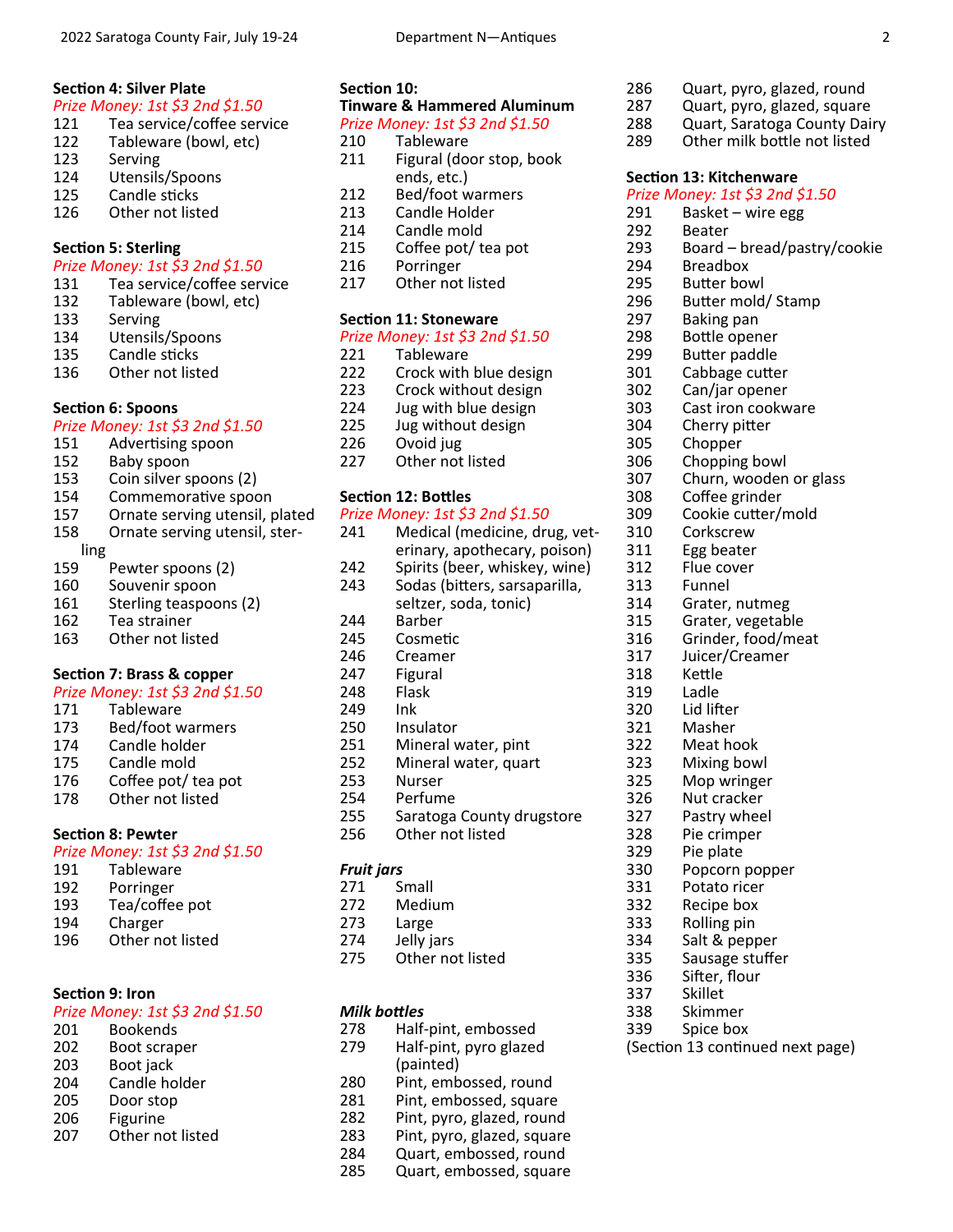#### **Section 13: Kitchenware (continued)**

| 340 | Spoon, mixing    |
|-----|------------------|
| 341 | Spoon rest       |
| 342 | Strainer         |
| 343 | String holder    |
| 345 | Thermometer      |
| 346 | Toaster          |
| 347 | Toothpick holder |
| 348 | <b>Trivet</b>    |
| 349 | Turner/spatula   |
| 350 | Whip             |
| 351 | Other not listed |
|     |                  |

#### **Section 14: Baskets**

| JL LII                          | VII 17. DUJR     |  |
|---------------------------------|------------------|--|
| Prize Money: 1st \$3 2nd \$1.50 |                  |  |
| 393                             | Egg              |  |
| 394                             | Gathering        |  |
| 395                             | Laundry          |  |
| 396                             | Picnic           |  |
| 397                             | Pie              |  |
| 398                             | Sewing           |  |
| 399                             | Shaker           |  |
| 400                             | Other not listed |  |
|                                 |                  |  |

#### **Section 15: Boxes**

#### *Prize Money: 1st \$3 2nd \$1.50*

| 414 | Candy                  |
|-----|------------------------|
| 417 | Dome top               |
| 418 | Game                   |
| 419 | Glove                  |
| 420 | Handkerchief           |
| 421 | Hat                    |
| 422 | Jewelry/vanity         |
| 423 | Knife                  |
| 424 | Pen                    |
| 425 | Sewing                 |
| 127 | الممقمئل لخميم سممالات |

427 Other not listed

#### **Section 16: Homemaking** *Prize Money: 1st \$3 2nd \$1.50*

|                              | סטובק בוואס כך 13t ו-11zc       |
|------------------------------|---------------------------------|
| 431                          | Card of buttons                 |
| 432                          | Carpet beater                   |
| 433                          | Darner                          |
| 434                          | Early fabric                    |
| 435                          | Early lace                      |
| 436                          | <b>Measuring devices</b>        |
| 437                          | Pattern book/pattern            |
| 438                          | Pin cushion                     |
| 439                          | <b>Scissors</b>                 |
| 440                          | Sewing bird                     |
| 441                          | Thimbles (2)                    |
| 442                          | Other (sewing small not listed) |
| Prize Money: 1st \$5 2nd \$3 |                                 |
| 44 F                         | Couring monthing                |

# 445 Sewing machine

446 Spinning wheel

# *Laundry*

# *Prize Money: 1st \$3 2nd \$1.50*

- Clothes sprinkler
- 452 Clothes plunger<br>453 Container: launc
- Container; laundry soap aid
- 454 Container; not listed

| 455 | Iron                         |  |
|-----|------------------------------|--|
| 456 | Iron; child's                |  |
| 459 | Scrub/washboard              |  |
| 460 | Sleeve board                 |  |
| 461 | Soap saver                   |  |
|     | Prize Money: 1st \$5 2nd \$3 |  |
| 463 | Early tin washtub            |  |
| 464 | Floor rack                   |  |
| 466 | Laundry basket               |  |
| 467 | Wall rack                    |  |
| 468 | Wringer                      |  |
|     |                              |  |

#### **Section 17: Textiles**

## *Prize Money: 1st \$3 2nd \$1.50*

| 470 | Cross stitch       |
|-----|--------------------|
| 471 | Doily; crochet     |
| 472 | Doily; embroidered |
| 473 | Doily; any other   |
| 474 | Rug; braided       |
| 475 | Rug; hooked        |
| 476 | Sampler            |
| 477 | Specimen; crochet  |
| 480 | Specimen; tatting  |
| 482 | Other not listed   |
|     |                    |

# *Prize Money: 1st \$5 2nd \$3*

| 484                             | Bedspread; embroidery        |
|---------------------------------|------------------------------|
| 485                             | Bedspread; other not listed  |
| 486                             | Chair set; 3 pc (mounted)    |
| 487                             | Coverlet; dated              |
| 488                             | Coverlet; not dated          |
| 489                             | Quilt; hand quilted          |
| 490                             | Quilt; machine quilted       |
| 491                             | Quilt; tied                  |
| 492                             | Tablecloth                   |
| 493                             | Other large linen not listed |
|                                 |                              |
| <b>Section 18: Clothing</b>     |                              |
| Prize Money: 1st \$3 2nd \$1.50 |                              |

|     | JUULIUII 10. UIULIIIIIS         |
|-----|---------------------------------|
|     | Prize Money: 1st \$3 2nd \$1.50 |
| 501 | Apron                           |
| 502 | Blouse                          |
| 503 | Cape/shawl                      |
| 504 | Camisole/petticoat              |
| 505 | Child's coat/dress              |
| 506 | Infant's dress/outwear          |
| 507 | Adult coat/jacket               |
| 508 | Lady's dress/suit               |
| 509 | Bridal gown                     |
| 512 | Child's clothing; not listed    |
|     | (name)                          |
| 513 | Lady's clothing; not listed     |
|     | (name)                          |

514 Man's clothing; not listed (name)

#### **Section 19: Accessories**

#### *Prize Money: 1st \$3 2nd \$1.50*

- 521 Adult foot wear<br>522 Button hook
	- Button hook
- 524 Compact
- 525 Curling iron
- 526 Eyeglasses

| 527        | $Fan - folding$  |
|------------|------------------|
| 528        | Garters          |
| 529        | Gloves/mittens   |
| 530        | Hand mirror      |
| <b>FO4</b> | د د ما لم د م ۱۱ |

- 531 Handbag 532 Handkerchief
- 533 Hat pin holder
- 
- 534 Hat; child/infant<br>535 Hat; adult
- 535 Hat; adult
- 536 Jewelry box<br>537 Money clip
- 537 Money clip<br>539 Parasol Parasol
- 
- 540 Pocket knife<br>541 Scarf
- 541 Scarf<br>542 Shoes Shoes – child
- 543 Shoes adult
- 545 Tie
- 546 Walking stick/cane
- 547 Other not listed

#### **Section 20: Jewelry**

- 561 Bracelet<br>562 Buckle
- **Buckle**
- 
- 563 Comb<br>564 Cufflin
- 564 Cufflinks<br>565 Earrings **Earrings**
- 566 Earrings & necklace, matching
- 569 Hat pin
	- Locket
- 571 Necklace
- 572 Pendant
- 573 Pin
- 574 Pocket watch
- 
- 575 Ring<br>576 Stick Stick pin
	-
- 578 Watch chain<br>579 Watch fob: n 579 Watch fob; not listed<br>580 Wrist watch
- Wrist watch
	-
- 581 Cameo<br>582 Other: Other; not listed

(Dept. N-Antiques continued on next page)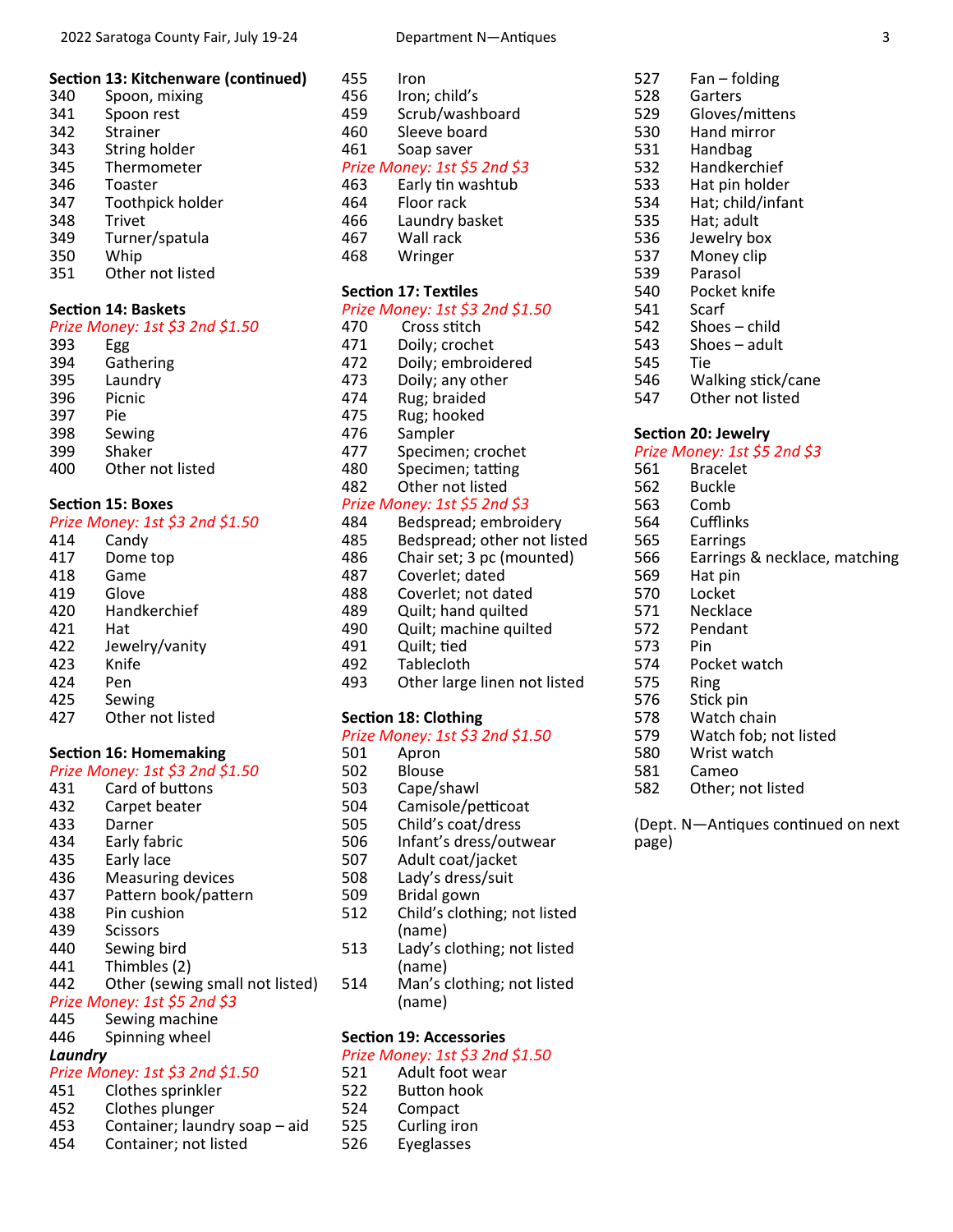#### **SecƟon 21: Furniture**

| Secuon ZII rumiule |                              |  |
|--------------------|------------------------------|--|
|                    | Prize Money: 1st \$5 2nd \$3 |  |
| 591                | Bench                        |  |
| 592                | Chair; child                 |  |
| 593                | Chair; adult                 |  |
| 594                | Chair; rocker, adult         |  |
| 595                | Chair; not listed (name)     |  |
| 596                | Coat rack                    |  |
| 597                | Cradle                       |  |
| 598                | Desk                         |  |
| 600                | Foot stool                   |  |
| 601                | Magazine rack                |  |
| 602                | Mirror                       |  |
| 603                | Potty chair                  |  |
| 604                | Shelf                        |  |
| 605                | Stand                        |  |
| 606                | Table                        |  |
| 607                | Other not listed             |  |
| Prize              | Money: 1st \$10 2nd \$5      |  |
| 608                | Commode                      |  |
| 609                | <b>Blanket chest</b>         |  |
| 610                | Phonograph; wind-up          |  |
| 611                | Trunk; original              |  |
| 612                | Wash stand                   |  |

**Section 22: Lamps** 

#### *Prize Money: 1st \$3 2nd \$1.50*

| 621 | Boudoir                 |
|-----|-------------------------|
| 622 | Desk                    |
| 623 | Electric                |
| 624 | Fairy                   |
| 625 | Floor                   |
| 626 | Kerosene; glass         |
| 627 | Kerosene; metal         |
| 629 | Oil                     |
| 630 | Railroad; colored globe |
| 631 | Railroad; clear globe   |
| 634 | Other not listed        |

## **Section 23: Clocks**

|           | Prize Money: 1st \$5 2nd \$3 |  |
|-----------|------------------------------|--|
| $\sim$ 11 | $111 -$                      |  |

| 641 | Wall             |
|-----|------------------|
| 642 | Figural          |
| 643 | Mantel           |
| 644 | Metal            |
| 645 | Steeple          |
| 646 | Other not listed |
|     |                  |

# **SecƟon 24: Pictures**

# *Prize Money: 1st \$3 2nd \$1.50*

| 651 | Beadwork/tapestry/ |  |
|-----|--------------------|--|
|     | needlepoint        |  |
| 652 | Oil                |  |
| 653 | Print              |  |
| 654 | Silhouette         |  |
| 656 | Other not listed   |  |

656 Other not listed

## **Section 25: Miscellaneous**

*Prize Money: 1st \$3 2nd \$1.50* 

- 671 Christmas tree ornament
- 673 Coin collection (3-5 pcs

|     | mounted)                      |
|-----|-------------------------------|
| 674 | Collection; paper money       |
|     | (mounted)                     |
| 675 | Collection; stamps (mounted)  |
| 676 | Easter decoration             |
| 677 | Fountain pen                  |
| 678 | Nativity figurine             |
| 679 | Letter opener                 |
| 680 | Paperweight; other than glass |
| 681 | Pen holder                    |
| 682 | Other holiday decor           |
|     | not listed                    |

683 Misc. item; not listed

#### **Section 26: Bells**

|     | Prize Money: 1st \$3 2nd \$1.50 |
|-----|---------------------------------|
| 691 | <b>Brass</b>                    |
| 692 | Cow                             |
| 693 | Dinner                          |
| 694 | Figural                         |
| 695 | School                          |
| 696 | Sleighbells on strap            |
| 697 | Other not listed                |
|     |                                 |

## **Section 27: Banks**

|                              | Prize Money: 1st \$3 2nd \$1.50 |  |
|------------------------------|---------------------------------|--|
| 711                          | Advertising                     |  |
| 712                          | Animal                          |  |
| 713                          | Ceramic                         |  |
| 714                          | Glass                           |  |
| 715                          | Iron                            |  |
| 716                          | Mechanical                      |  |
| 717                          | Still                           |  |
| 718                          | Tin                             |  |
| 719                          | Other not listed                |  |
| <b>Section 28: Militaria</b> |                                 |  |
|                              | Prize Money: 1st \$3 2nd \$1.50 |  |
| 721                          | Belt buckle                     |  |

| 7 L J | DUIL DUUNIC        |
|-------|--------------------|
| 722   | Book               |
| 723   | Bugle              |
| 724   | Canteen            |
| 725   | Clothing           |
| 726   | Flag               |
| 727   | Hat/helmet         |
| 728   | Letter             |
| 729   | Medal              |
| 730   | Picture            |
| 731   | Rifle              |
| 732   | Specimen Civil War |
| 734   | Sword              |
| 735   | Other not listed   |
|       |                    |

## **Section 29: Shooting Sports**

### *Prize Money: 1st \$3 2nd \$1.50*

- 761 Ammunition belt<br>762 Archery
- 762 Archery<br>763 Bullet m
- **Bullet maker** 764 Holster
- 765 Hunting license
- 766 Rifle cleaning kit<br>767 Shell box
- 767 Shell box<br>768 Other not Other not listed
- *Prize Money: 1st \$5 2nd \$3* 
	- 769 BB gun
		- Pistol
	- 771 Revolver
	- 772 Rifle
	- 773 Shotgun
		- Other gun not listed

#### **Section 30: Trades**

*Prize Money: 1st \$3 2nd \$1.50* 

# *Automobiles*

- 782 Hood ornament<br>783 Hub cap
- 783 Hub cap<br>784 License p
- 784 License plate; New York<br>785 License plate; other
- License plate; other
- 786 Manual
- 787 Tire gauge<br>788 Tire pump
	- Tire pump
- 789 Brochure
- 790 Automotive item not listed

#### *Farming*

# *Prize Money: 1st \$3 2nd \$1.50*

- 791 Bee smoker<br>792 Corn/hay kn
- 792 Corn/hay knife<br>793 Egg crate/carrie
- 793 Egg crate/carrier<br>794 Egg scales
- 794 Egg scales<br>795 Fork
- Fork
- 796 Fruit picker
- 798 Grain measure<br>799 Hay hook
- Hay hook
- 800 Ice harvesting tools<br>801 Insect spraver
- 801 Insect sprayer<br>802 Planter/seeder
- 802 Planter/seeder<br>803 Pruners
- 803 Pruners<br>804 Wagon j
- 804 Wagon jack<br>805 Weathervar
- 805 Weathervane<br>806 Wooden buck
- 806 Wooden bucket<br>807 Wooden shovel
- 807 Wooden shovel<br>808 Other not listed
- Other not listed

# *Prize Money: 1st \$5 2nd \$3*

- 809 Cider press<br>810 Corn sheller
- Corn sheller
- 811 Hand cultivator
- 812 Hand plow<br>813 Oxen yoke
- Oxen yoke
- 814 Scales<br>815 Other
	- Other not listed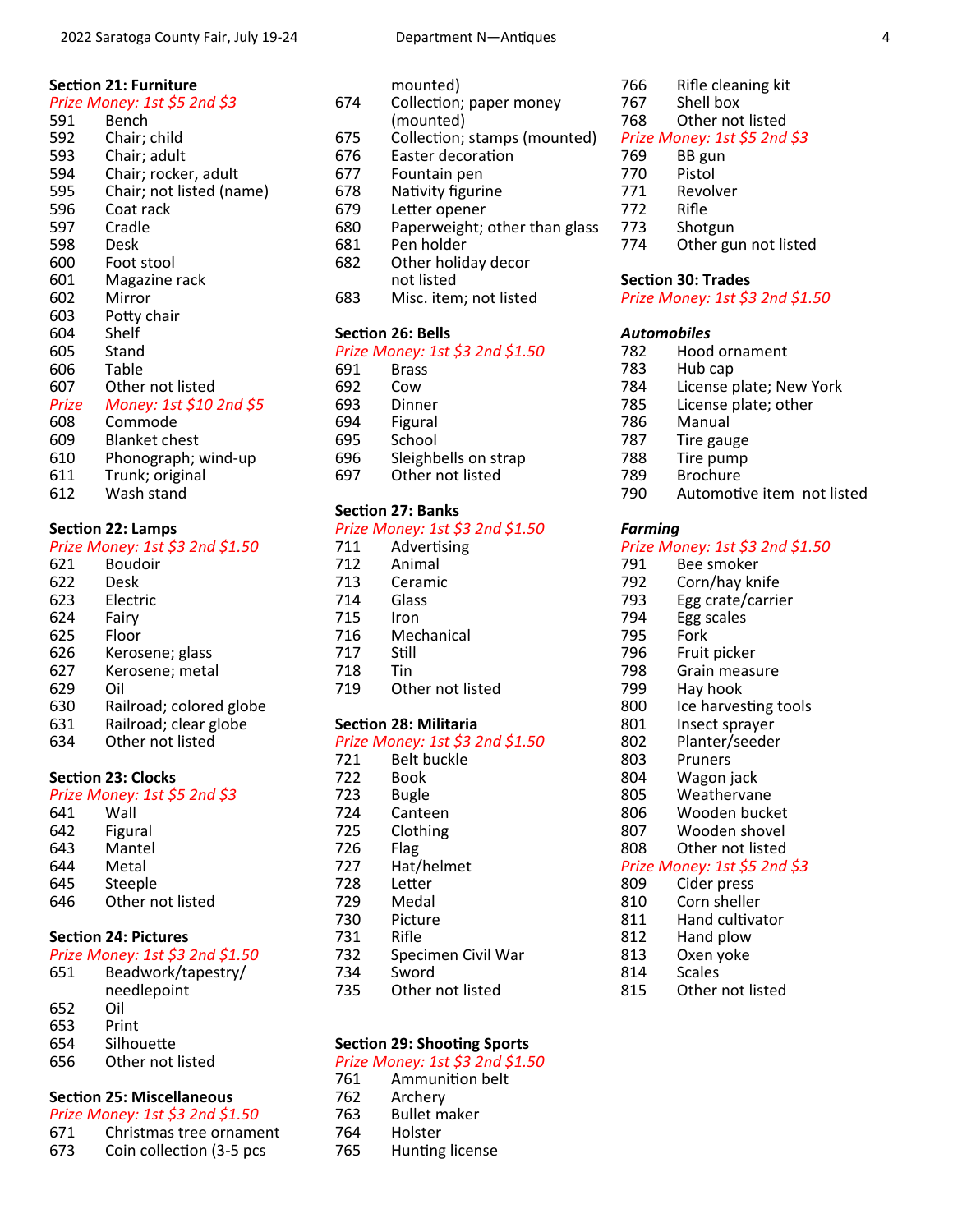#### 2022 Saratoga County Fair, July 19‐24 Department N—Antiques 5

#### *FirefighƟng*

#### *Prize Money: 1st \$3 2nd \$1.50*

- 820 Axe<br>821 Bad 821 Badge/pin/medal/ribbon<br>822 Certificate – framed 822 Certificate – framed<br>823 Extinguisher 823 Extinguisher<br>824 Fire horn/gor 824 Fire horn/gong/whistle<br>825 Hat/helmet 825 Hat/helmet<br>826 Other not lis
- Other not listed

#### *Lumber/carpentry*

#### *Prize Money: 1st \$3 2nd \$1.50*

- 838 Auger 839 Axe<br>840 Adz Adz 841 Clamp, wooden<br>842 Draw shave 842 Draw shave<br>843 Drill & bit 843 Drill & bit<br>844 Gauge **Gauge** 845 Hammer 846 Level 847 Log measure 848 Plane 849 Plumb bob 850 Rule, folding 851 Rule, other 852 Saw (buck, cabinetmakers, hand, 2 man) 853 Shave
- 854 Other not listed

# *Hardware*

- **Hinges**
- 856 Door pull/knocker
- 857 Lock & key
- 858 Pipe wrench, set of 3<br>859 Wrench Wrench
- 860 Other not listed
- 

### *Other trades (any specimen)*

- 868 Aviation
- 869 Barber 870 Blacksmith 871 Clergy<br>872 Cobble 872 Cobbler<br>873 Commui Communications 874 Dairy 876 Doctor<br>877 Electric **Electrical** 878 Fraternal organization 879 General store 880 Horses 881 Law enforcement 883 Print shop 884 Railroad
- 885 Surveying
- 
- 886 Undertaker<br>887 Belt buckle:
- 887 Belt buckle; any trade<br>889 Other trade not listed Other trade not listed

# **Section 31: Sports & recreation**

|     | Prize Money: 1st \$3 2nd \$1.50 |
|-----|---------------------------------|
| 891 | Basketball item                 |

| 892 | <b>BICYCLE</b>    |
|-----|-------------------|
| 893 | Boxing item       |
| 894 | Equestrian item   |
| 895 | Golf item         |
| 896 | Horse racing item |
| 897 | Skiing item       |
| 898 | Snowshoes         |
| 900 | <b>Skates</b>     |
| 901 | Sled              |
|     |                   |

- 902 Recreational item not listed<br>903 Sports item not listed
- Sports item not listed

#### *Baseball*

# *Prize Money: 1st \$3 2nd \$1.50*

| 909 | Ball                        |
|-----|-----------------------------|
| 910 | Baseball cap                |
| 911 | <b>Baseball memorabilia</b> |
| 912 | Baseball photograph         |
| 913 | Bat                         |
| 914 | Catcher's mask              |
| 916 | Glove                       |
| 917 | Other not listed            |
|     |                             |

#### *Fishing*

#### *Prize Money: 1st \$3 2nd \$1.50*

918 Creel<br>919 Fish d 919 Fish decoy<br>920 Fishing lure Fishing lure 921 Fishing rod 922 Fishing reel<br>923 Rod with ree 923 Rod with reel attached<br>924 Tackle box 924 Tackle box<br>925 Other fishir Other fishing item

#### **Section 32: Photography**

# *Prize Money: 1st \$3 2nd \$1.50*

- 931 Camera<br>932 Cabinet
- 932 Cabinet card/carte de visite<br>933 Image daguerreotype/ 933 Image daguerreotype/
- 
- ambrotype/tintype<br>934 Proiector/magic lan Projector/magic lantern
- 935 Other not listed

# *Photographs*

- 943 Adult<br>944 Anima
- 944 Animal<br>946 Child
- **Child**
- 947 Family<br>948 Group
- Group (club/academic/ occupational)
- 949 Exterior (aerial/scenic/ transportation) 950 Wedding
- 
- 951 Other not listed

#### **Section 33: Paper**

# *Prize Money: 1st \$3 2nd \$1.50*

- 961 Almanac<br>962 Atlas
- 962 Atlas
- 963 Autograph, mounted<br>964 Bible
- **Bible**
- 965 Book, holiday

# 966 Book, black & white pictures<br>967 Book, colored pictures

- 
- 967 Book, colored pictures<br>968 Book relating to Saratc Book relating to Saratoga
- County<br>Busines 969
- 969 Business card, mounted<br>970 Calendar
- 970 Calendar<br>971 Catalog
- 971 Catalog<br>972 Cookbo
- 972 Cookbook<br>973 Collection:
	- Collection; 4 greeting cards, mounted
- 974 Diary
- 
- 975 Fair book<br>976 Hymnal
- 976 Hymnal<br>977 Invitatio Invitation: mounted
- 
- 978 Label; mounted<br>979 Legal document
- 979 Legal document<br>980 Magazine
- 980 Magazine 981 Medical book<br>982 Menu
	-
- 982 Menu<br>983 Newsr
- 983 Newspaper; 100 yrs old<br>984 Program; mounted
- 984 Program; mounted<br>985 Saratoga County ma Saratoga County map
- 
- 986 School book<br>987 Scrapbook
- 987 Scrapbook<br>988 Stock certi Stock certificate
- 
- 989 Tickets; mounted<br>990 Township map
- 990 Township map<br>991 Other not listed
- Other not listed

#### **Section 34: Postcards**

# Min: 3 cards/1 subject/ mounted Prize Money: 1st \$3 2nd \$1.50<br>1001 Holidav

- 1001 Holiday<br>1002 Souveni 1002 Souvenir<br>1003 Scenic 1003 Scenic<br>1004 Other
- Other not listed

#### **Section 35: Music**

# *Prize Money: 1st \$5 2nd \$3*

- Keyboard 1012 Brass 1013 String
- 1014 Wind<br>1015 Percu Percussion
- 1016 Table top radio/phonograph

(Section 35: Music continued next page)

- 892 Bicycle
- 
- 
- 909 Ball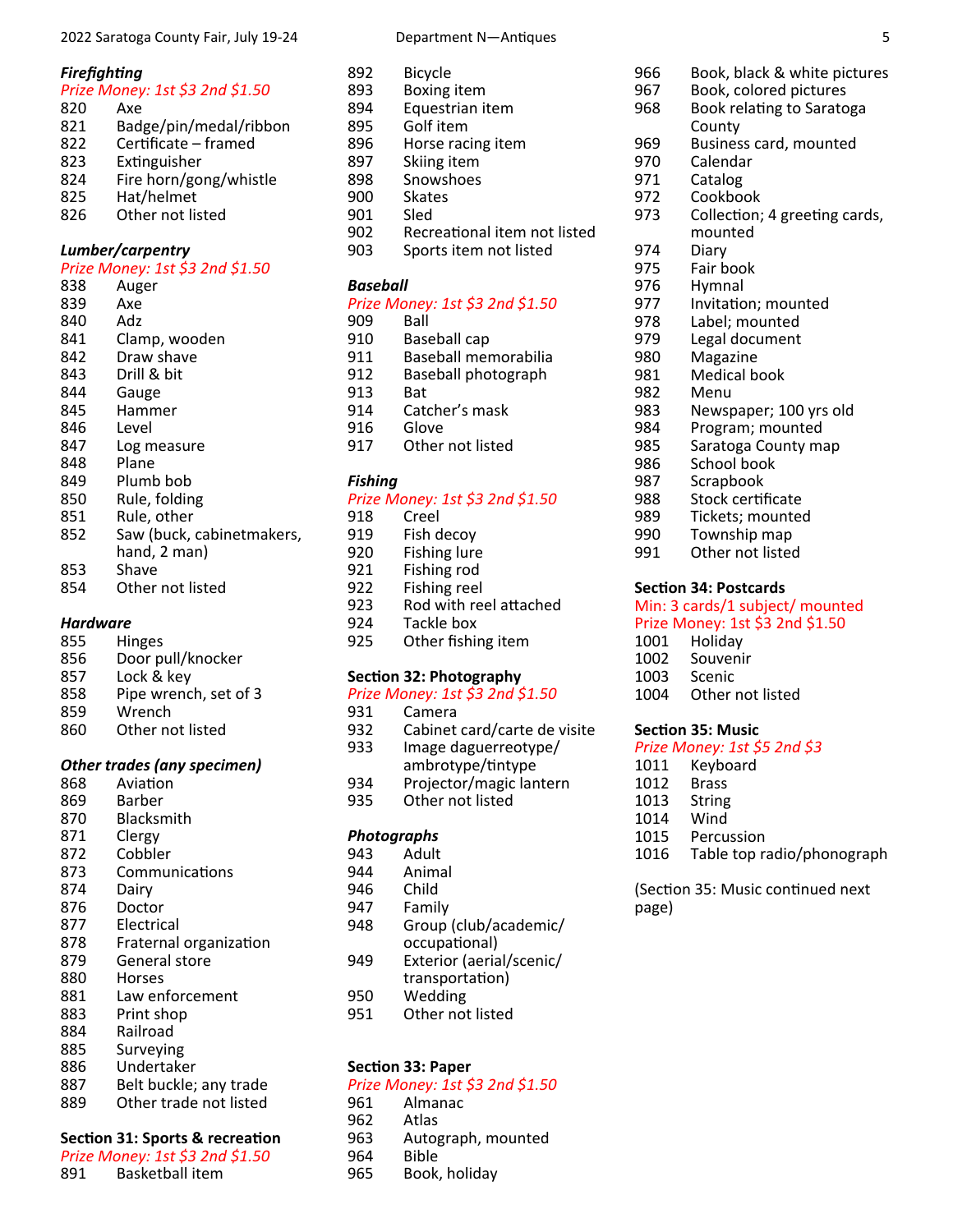# **Section 35: Music (Continued)**

*Prize Money: 1st \$3 2nd \$1.50* 

1028 Harmonica Mouth harp 1031 Music book<br>1032 Piano roll in Piano roll in box 1033 Record; 78 1034 Record; 45, popular<br>1035 Record; 45, country 1035 Record; 45, country<br>1036 Record; not listed Record; not listed 1037 Record cover; Big Band 1038 Record cover; children's 1039 Record cover; comedy 1040 Record cover; country 1041 Record cover; other not listed 1042 Record cylinder<br>1043 Other not listed Other not listed

### **Section 36: Toys**

# *Prize Money: 1st \$3 2nd \$1.50*

1051 Airplane 1052 Animal; pulled toy 1053 Marbles 1054 Barn/farm set 1055 1055 Battleship 1056 Blocks/alphabet 1057 Board game 1058 Boat/ Submarine 1059 Bus 1060 Cap gun 1061 Car 1062 Cash register<br>1063 Child's book 1063 Child's book<br>1064 Child's wago Child's wagon 1065 Circus/clown 1066 Cloth doll<br>1067 Dish set/t Dish set/tea set 1068 Doll bed/crib/ carriage 1070 Doll furniture, not listed 1071 Doll house 1073 Doll house furniture set 1074 Doll, bisque head 1075 Doll, china head 1076 Doll, composition head<br>1077 Doll, hard plastic 1077 Doll, hard plastic<br>1078 Doll, other not lis 1078 Doll, other not listed<br>1079 Dominoes **Dominoes** 1080 Erector set<br>1081 Fire engine Fire engine 1082 Child's homework set 1083 Jack in the box 1084 Lincoln logs/building blocks 1085 Magic set 1086 Model kit 1087 Noah's ark 1089 Paint set 1090 Paper doll 1091 Pedal car<br>1092 Puppet Puppet 1093 Ride on toy – not listed 1094 Rocking horse/hobby<br>1096 Scooter Scooter

#### **SecƟon 37: AdverƟsing**

|      | Section 37: Advertising         |
|------|---------------------------------|
|      | Prize Money: 1st \$3 2nd \$1.50 |
| 1111 | Ashtray                         |
| 1112 | Banner                          |
| 1113 | <b>Belt buckle</b>              |
| 1114 | Booklet/pamphlet                |
| 1115 | <b>Bottle carrier</b>           |
| 1116 | Bottle/can opener               |
| 1118 | Box, wooden                     |
| 1120 | Calendar                        |
| 1122 | Display                         |
| 1123 | Fan                             |
| 1124 | Figurine, doll                  |
| 1125 | Glass/tumbler/ cup/mug          |
| 1126 | Jar                             |
| 1127 | Key holder/ring                 |
| 1128 | Label                           |
| 1129 | Letter opener                   |
| 1130 | Mirror, pocket                  |
| 1131 | Money clip                      |
| 1132 | Needle case                     |
| 1133 | Paper item - not listed         |
| 1134 | Paperweight                     |
| 1135 | Pin                             |
| 1136 | Pitcher                         |
| 1137 | Plate                           |
| 1138 | Playing cards                   |
| 1139 | Post card                       |
| 1140 | Poster                          |
| 1141 | Salesman's sample               |
| 1142 | Salt & pepper                   |
| 1143 | Shoe horn                       |
| 1144 | Sign                            |
| 1145 | Tape measure                    |
| 1146 | Thermometer                     |
| 1147 | Tip tray; under 5" diameter     |
| 1148 | Toy                             |
| 1149 | Tray                            |
| 1150 | Watch fob                       |
| 1151 | Wristwatch                      |
| 1152 | Other not listed                |

#### *AdverƟsing characters*  1160 Aunt Jemima 1161 Campbells Kids

1163 Elsie the Cow<br>1164 Mr. Peanut Mr. Peanut

1165 Nipper 1166 Other character not listed

#### *AdverƟsing Ɵns*

1172 Baking powder<br>1173 Biscuit/cracker 1173 Biscuit/cracker 1174 Candy<br>1175 Cocoa 1175 Cocoa<br>1176 Coffee Coffee 1177 Cookie 1178 Gum Potato chips 1180 Spice 1181 Tea 1182 Tin not listed

#### **SecƟon 38: Americana**

Entries in this section only may include items manufactured through 1990 . Prize Money: 1st \$3 2nd \$1.50

#### *Cartoon characters*

| 1191                            | <b>Book</b>      |
|---------------------------------|------------------|
| 1193                            | Figure           |
| 1194                            | Game             |
| 1195                            | Tov              |
| 1196                            | Other not listed |
|                                 |                  |
| <b>Cowboy heroes</b>            |                  |
| Prize Money: 1st \$3 2nd \$1.50 |                  |

- 1197 Book 1198 Poster<br>1199 Figure
- Figure
- 1200 Toy
- 
- 1201 Game Other not listed

#### *Disney*

#### *Prize Money: 1st \$3 2nd \$1.50*  1203 Book

1204 Poster 1205 Figure 1206 Toy<br>1208 Oth Other not listed

#### *Super Heroes*

*Prize Money: 1st \$3 2nd \$1.50*

- Poster
- 1211 Figure
- 1212 Toy
- 1213 Game 1214 Other not listed